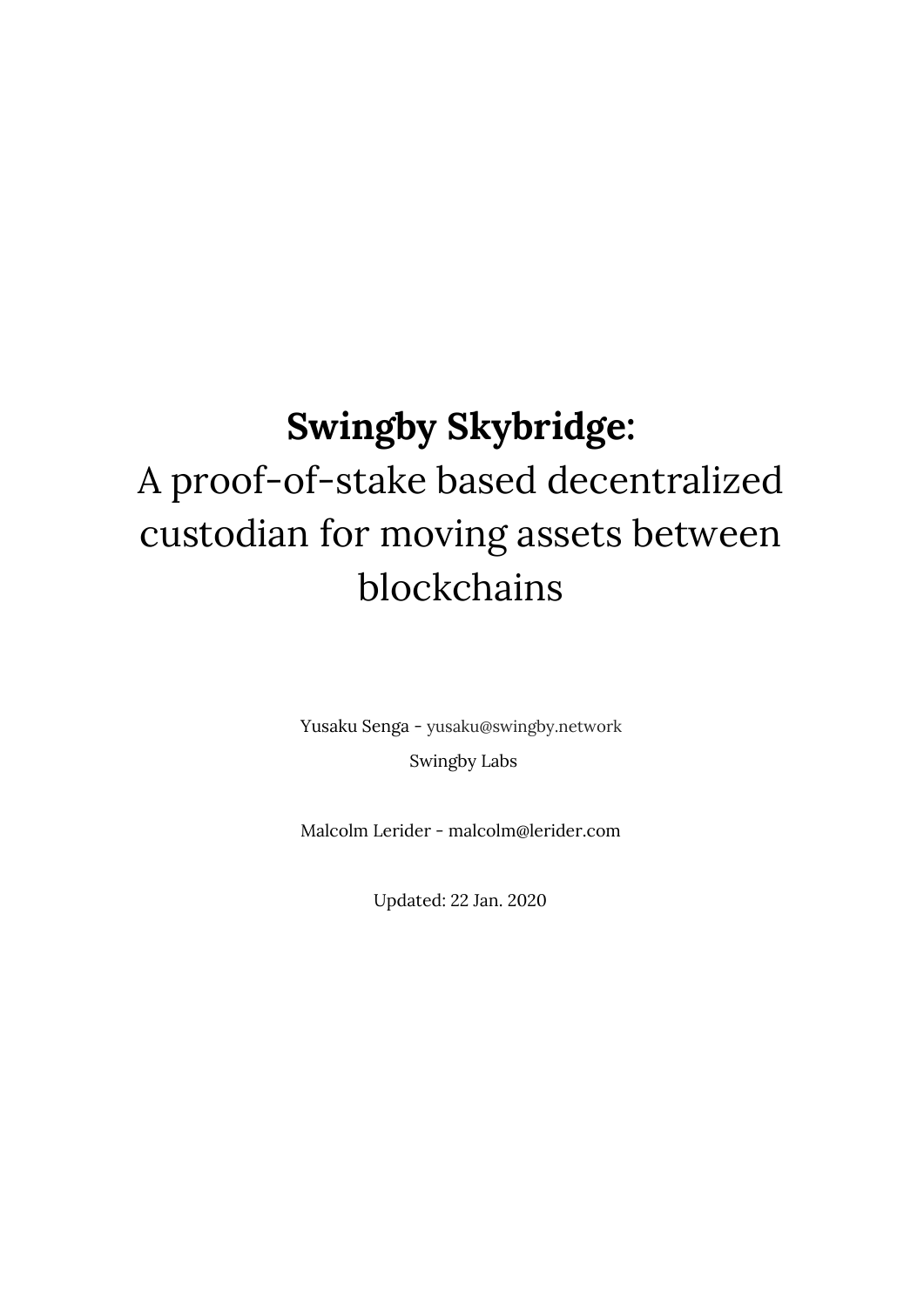# Table of Contents

| Introduction                                 | 3              |
|----------------------------------------------|----------------|
| Bitcoin all the chains!                      | $\overline{4}$ |
| What is a decentralized custodian?           | 5              |
| What is TSS?                                 | 5              |
| <b>Swingby Skybridge</b>                     | 7              |
| System actors                                | 7              |
| High level depiction of actors               | 8              |
| The Swingby Network                          | 8              |
| Network set-up                               | 9              |
| Eligibility by staking                       | 9              |
| Parameter consensus                          | 9              |
| Keygen phase                                 | 10             |
| <b>Transaction Signing</b>                   | 10             |
| Dynamic re-grouping                          | 12             |
| Minting and Deposits                         | 12             |
| Incentives                                   | 13             |
| The SBY token                                | 14             |
| Utility as a staking instrument              | 14             |
| <b>Risks</b>                                 | 15             |
| Sybil attacks                                | 15             |
| Front-running                                | 15             |
| Deposits                                     | 16             |
| <b>Technical background and related work</b> | 17             |
| Kyber's WBTC                                 | 17             |
| Drivechain                                   | 17             |
| Cosmos and Peg-zones                         | 18             |
| Polkadot and Parachains                      | 18             |
| BTC Relay and Relay Network, Dogethereum     | 18             |
| Collateral backed stablecoin (DAI)           | 19             |
| TEE and Intel SGX enclave                    | 19             |
| References                                   | 20             |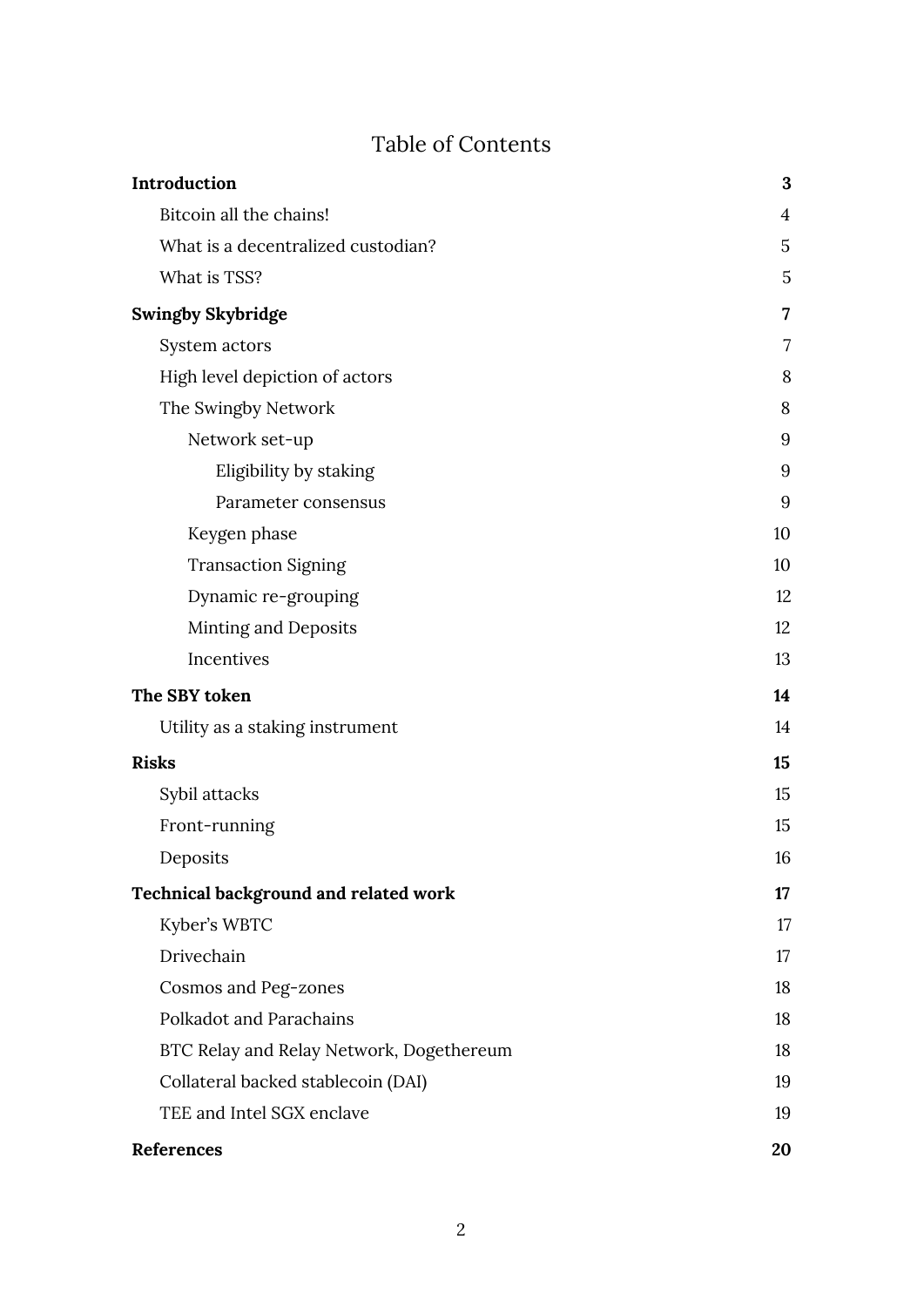# <span id="page-2-0"></span>**Introduction**

The current blockchain ecosystem has evolved rapidly since Bitcoin's creation in 2009, but it still faces two major issues: scalability and cross-chain interoperability. Scalability in this context means the number of transactions per second that any particular blockchain network can handle before degrading in performance, and interoperability refers to the secure movement of assets from one blockchain onto another. Interoperability is of specific interest, as blockchains with different goals make trade-offs in for example decentralization versus performance to fulfill the needs of different use cases. This paper focuses on interoperability, but the solution also has a positive impact on Bitcoin's scalability.

There are two main techniques that can move assets between different blockchains, which we explain briefly. The first is the use of a relay mechanism such as an *atomic swap* or *hash and time locked contract*, and the second is the use of a trusted custodian.

Relay mechanisms often rely on external observers called *oracles* who monitor a source blockchain for specific transactions and "relay" the information onto another chain.

Trusted custodians are specific trusted business intermediaries who control coins on one chain and issue new "depository receipts" for those coins on another chain. The custodian functions as an escrow agent and acts as an administrator.

There are however centralisation and trust challenges inherent in both of these solutions: Oracles, used in relay mechanisms, need to be trusted to honestly provide crucial transactional data. Custodians need to be trusted to hold customer assets. Both solutions rely on human administrators running trusted centralised services. Wherever trusted entities exist, they can fail, compromised either by an external or internal malicious actor.

Swingby Skybridge, described in this document, can provide a technical custodian with decentralized control. This technical custodian is effectively a cryptocurrency address where a subset of a large community is needed to create a valid signature. This is much harder to compromise than centralised business-based custodians, and it can be used to move cryptocurrencies across different blockchains, taking advantage of all they have to offer.

### <span id="page-2-1"></span>**Bitcoin all the chains!**

Since the launch of Ethereum's mainnet, there has been an increase in applications that use public blockchains and smart contract platforms. These blockchain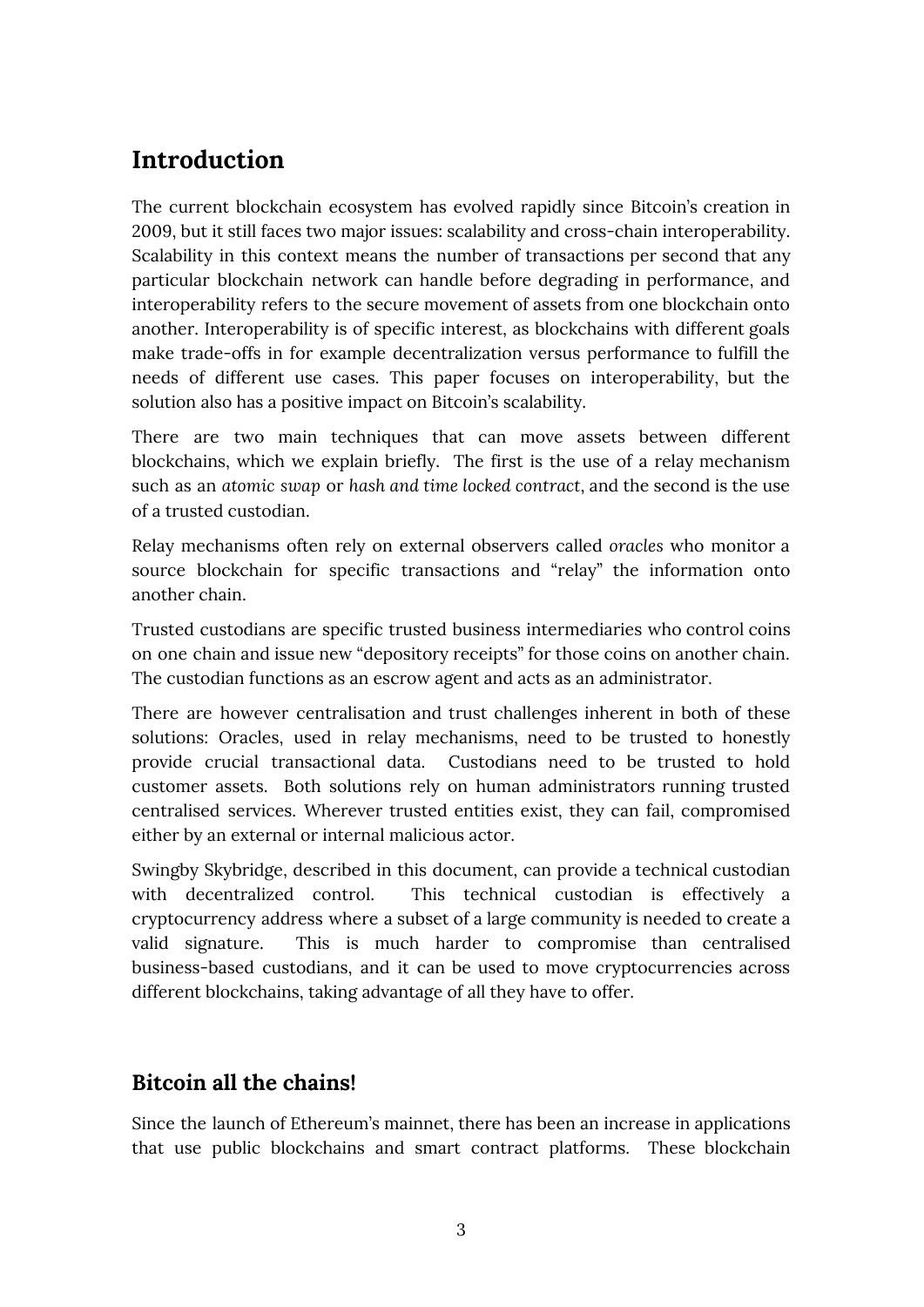protocols vary in their characteristics, and in some use cases have more attractive characteristics than Bitcoin, such as faster transactions, greater transaction throughput, better anonymity features, or lower transaction fees. Yet many of these blockchains have a fundamental problem, which is that there is not enough value being recorded on them. Even with compelling decentralized applications (Dapps) such as decentralized exchanges (DEXes) and decentralized finance (DeFi) applications, if those blockchains could have more value recorded and transacted on them, they would become more useful in a virtuous cycle.

Where is the value and liquidity today? BTC on Bitcoin's blockchain. Bitcoin has a large number of users, a large total asset value, and its token BTC is liquid. If we were able to make BTC transferable to other blockchains, we can potentially increase activity on the other chains. This is especially true if we are able to move the value of Bitcoin onto other blockchains *without* needing to trust a specific intermediary.

By being able to create a "Bitcoin stablecoin" (ie a token whose value is stable with respect to Bitcoin) on other blockchains, the following advantages are created for bitcoin holders and for users of the other blockchains:

- Bitcoin users can use Dapps, DEXes, and other DeFi services on other blockchains without needing to convert their BTC into the native tokens of the other blockchains.
- Bitcoin users can take advantage of the innovative characteristics of the other chains, such as settlement speed, lower transaction fees, and anonymity, etc - whilst remaining invested in the underlying BTC.
- The pressure on Bitcoin's throughput is eased by offloading some Bitcoin transactions to other chains, reducing use of Bitcoin's blockchain. In effect, other first layer protocols would serve as second layer to Bitcoin.
- Users of other chains will benefit from a new wave of liquidity and users from Bitcoin.
- Decentralized exchanges running on blockchains such as Binance Chain<sup>[1]</sup> and Ethereum<sup>[2]</sup> could allow trading of Bitcoin stablecoins, increasing the liquidity and utility of those tokens.

The creation of Bitcoin stablecoins on non-Bitcoin chains without needing to trust specific actors would be a milestone in the history of cryptocurrencies, and will help to accelerate Dapps such as decentralized exchanges and decentralized finance.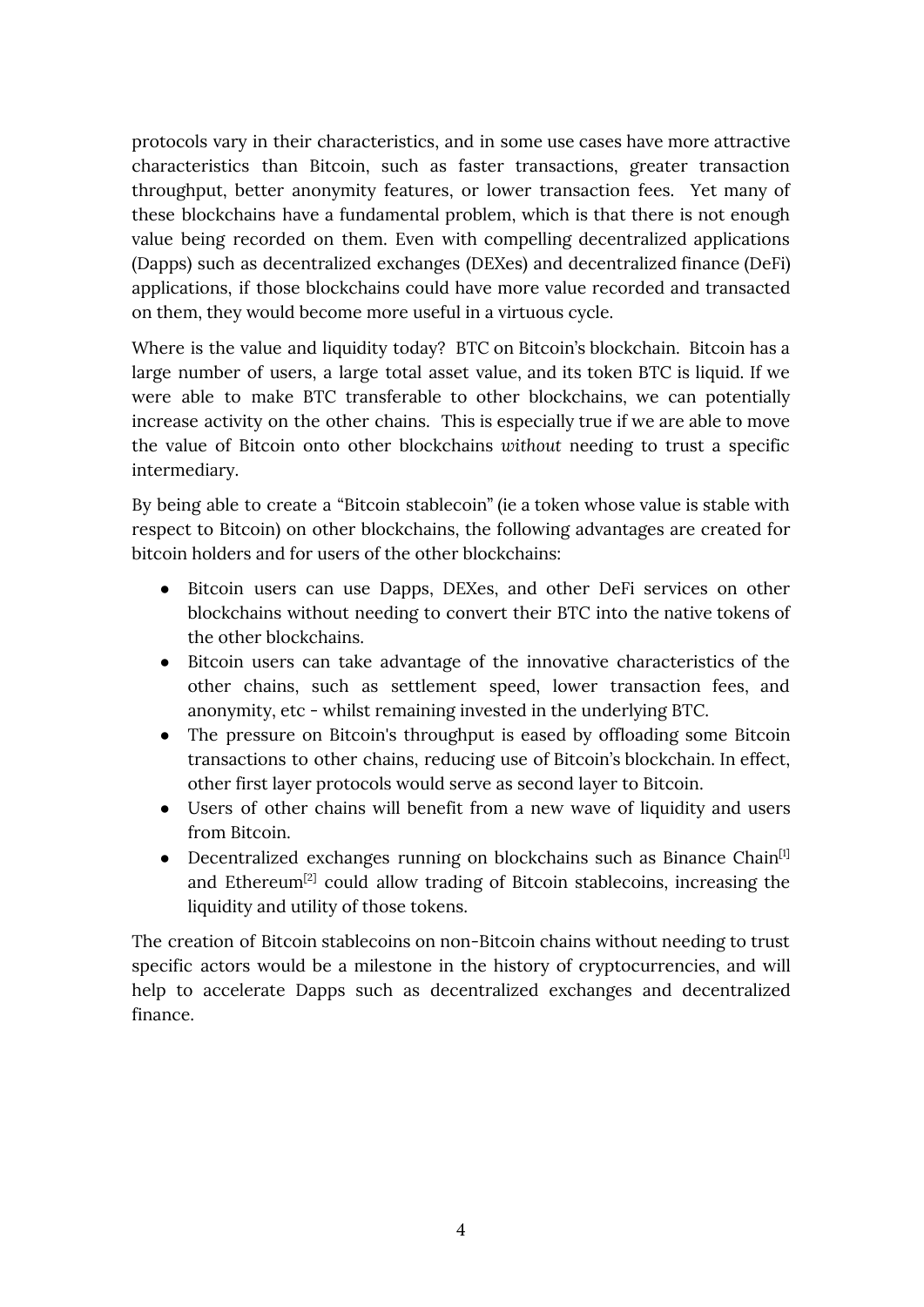### <span id="page-4-0"></span>**What is a decentralized custodian?**

Businesses that hold assets on behalf of other parties can be described as custodians. Custodians store their clients' assets in addresses that they (the custodians) control by virtue of knowing the linked private key(s) to those addresses.

But those custodians bear the risks of private key loss or theft, which in both cases lead to loss of control of their clients' funds. So today, custodians typically store the majority of their clients' assets in multi-signature addresses, and they store the controlling private keys offline. Although this is more secure than having private keys stored on internet-connected devices, the tradeoff is that it is inconvenient, and creates operational complexities for parties acting as custodians.

The industry has long needed a solution to the apparent tradeoff between security and convenience.

A 2018 paper entitled *Fast Multiparty Threshold ECDSA with Fast Trustless Setup* [3] by Rosario Gennaro and Steven Goldfeder described the first threshold ECDSA signature scheme protocol that supports multiparty signatures with efficient, dealerless key generation.

Using the ideas outlined in the paper, it is now possible to construct ECDSA addresses (used in Bitcoin, Ethereum, EOS, Tron, Binance Chain, and many other blockchains) using efficient, dealerless key generation and arbitrary number of parties, some predetermined *threshold* number of whom jointly have the power to create a valid signature.

Note that this is not a *multi-sig* address as only *one* signature is created at the end of the multiparty signing process. Additionally, the private key shares held by each party are created without having to rely on a trusted dealer to create and distribute the key shares (a dealer would be a single point of failure for the system).

This is the basis of a *decentralized custodian*.

### <span id="page-4-1"></span>**What is TSS?**

The Threshold Signature Scheme (TSS) is a protocol where private keys, and therefore cryptocurrency addresses, can be created by multiple parties. A threshold number (ie a subset) of those parties can then follow the protocol to collaboratively produce valid signatures to sign cryptocurrency transactions, without the parties needing to share any secrets with each other. No trusted dealer is needed - the protocol is fully decentralized.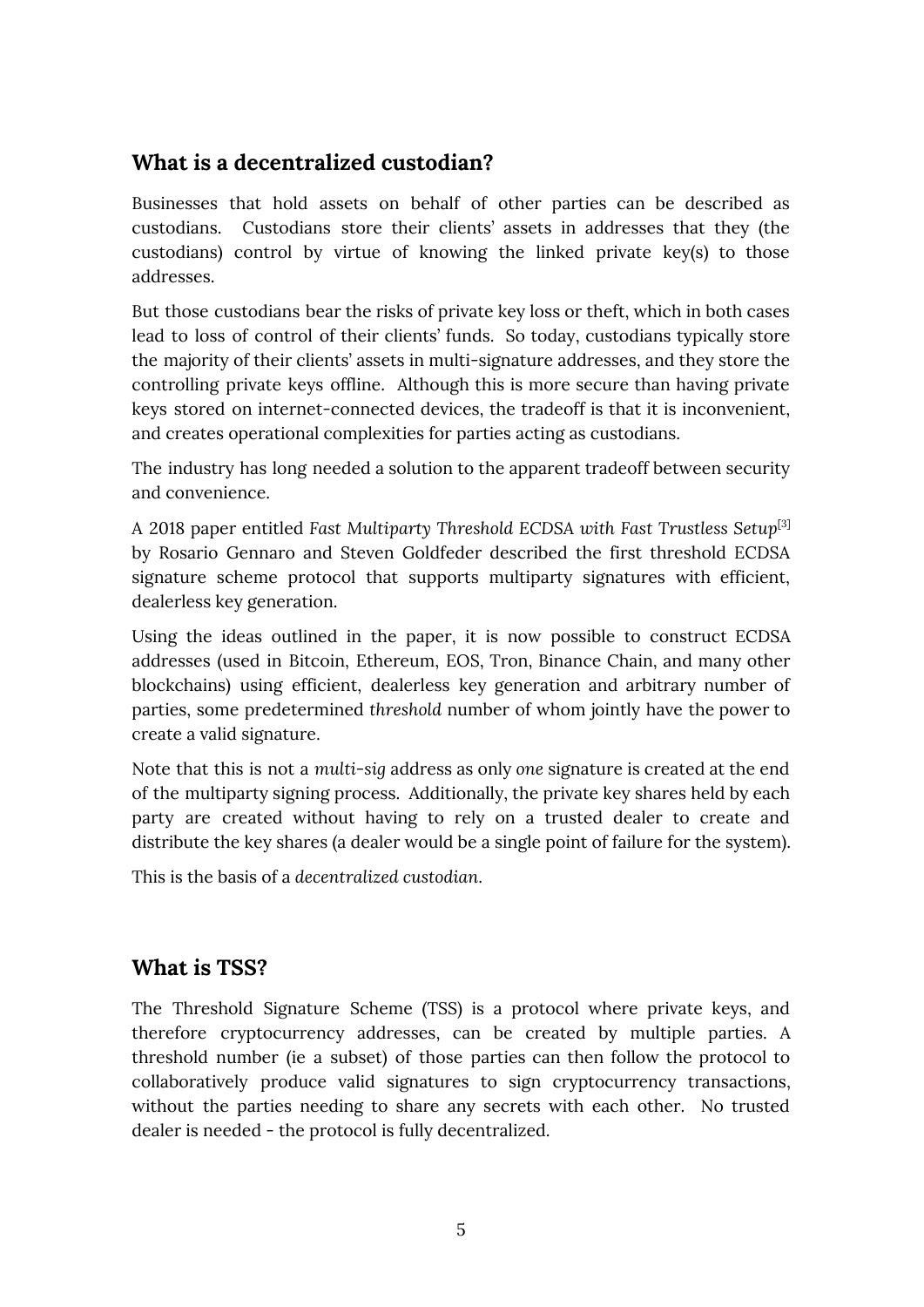While TSS coordinates between multiple parties to create digital signatures for cryptocurrency transactions, an advantage of TSS is that it creates a *single* valid signature that accompanies a cryptocurrency transaction. This differs from *multi-sig* (and similar) script implementations in Bitcoin that require *multiple* signatures. It also means that this single signature mechanism can be used on *any* ECDSA signature chain, irrespective of if the chain natively has multi-sig capabilities or not.

An additional benefit of TSS transactions over multi-sig transactions is that TSS transactions are data-light - they contain no more signature data than normal transactions. This means that they are cheap to verify. Any transaction fees (sometimes known as mining fees, transaction fees, or gas) needed to compensate miners to process these transactions is kept to a minimum as there is only one signature accompanying the transaction.

This ECDSA variant of the TSS scheme that we use can be compared with schemes such as Schnorr-signature and MuSig $^{[4]}$  (used in Bitcoin) and BLS signature $^{[5]}$  (used in Dfinity $^{[6]}$ ).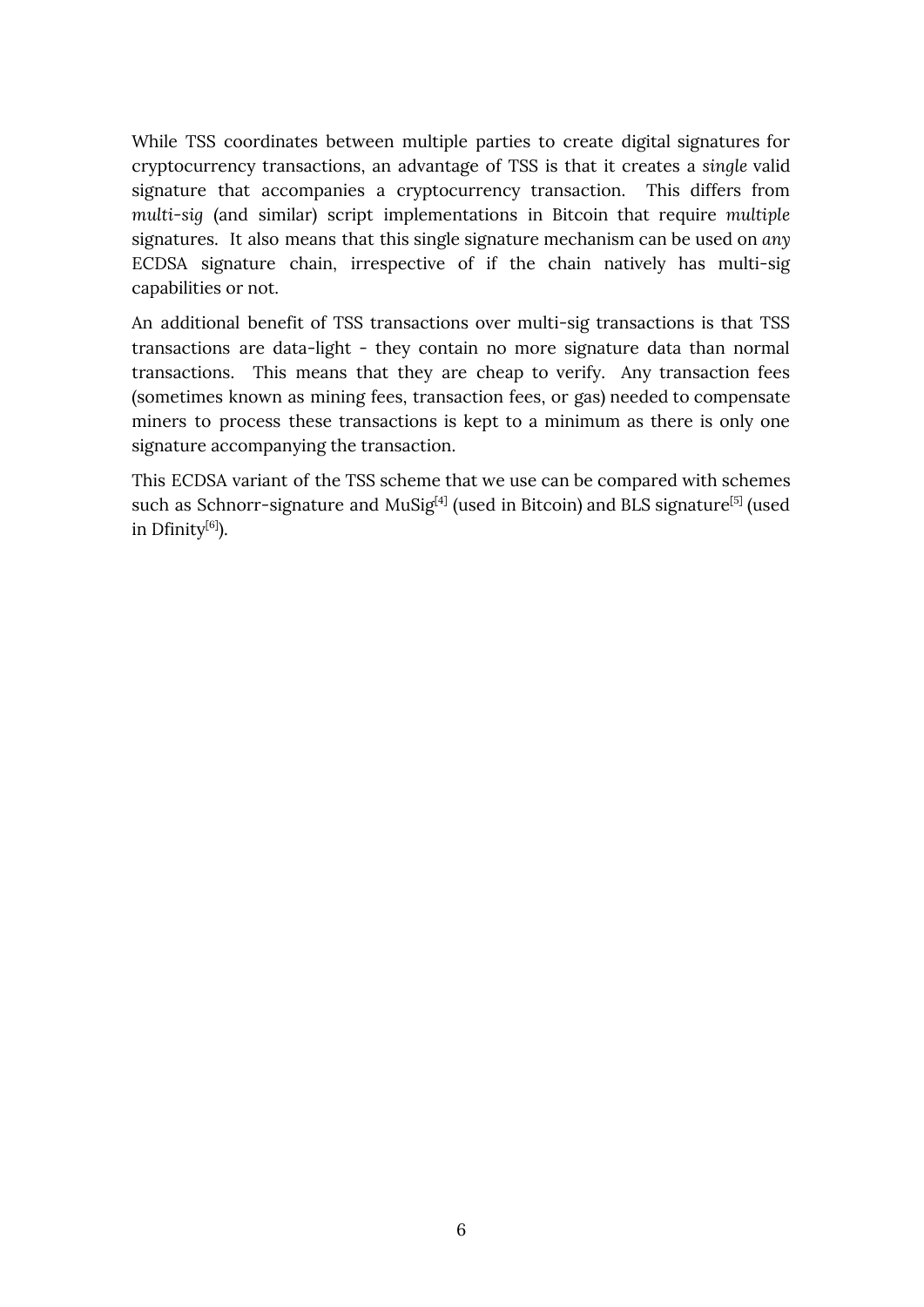# <span id="page-6-0"></span>**Swingby Skybridge**

The first implementation of Swingby Skybridge will be to allow for the creation of BTC stablecoins (which can be thought of as *depository receipts* for real Bitcoins) recorded on Binance Chain. Future iterations will allow for BTC tokens on other chains, and other cryptocurrencies on other chains. Ultimately Swingby Skybridge will be able to be used to create depository receipts on any chain, without the need to trust a centralised custodian.

| Actor                          | Description                                                                                                                                                                      | <b>First Implementation</b>                                           |
|--------------------------------|----------------------------------------------------------------------------------------------------------------------------------------------------------------------------------|-----------------------------------------------------------------------|
| Asset                          | This is the cryptocurrency which is being<br>moved onto a different chain.                                                                                                       | <b>BTC</b>                                                            |
| Source chain                   | This is the blockchain where the asset<br>natively lives.                                                                                                                        | Bitcoin mainnet                                                       |
| Destination chain              | This is the blockchain where depository<br>receipts for the asset are being created.                                                                                             | Binance Chain                                                         |
| Depository receipt             | This is the representation of the asset on<br>the destination chain.                                                                                                             | BTC as a BEP2 token on Binance<br>Chain                               |
| Swingby Network                | A peer-to-peer network running Swingby<br>Skybridge software that implements the<br>TSS protocol.                                                                                | Determined at launch: Anyone can<br>participate.                      |
| A TSS group                    | This is a group of participants running<br>nodes on the Swingby Network who are<br>eligible to collaboratively create a<br>decentralised custodian.                              | Determined at launch: Anyone can<br>participate.                      |
| A TSS public key               | This is a public key generated<br>collaboratively by a TSS group.                                                                                                                | Created during keygen phase by a<br>TSS group using the TSS protocol. |
| A source chain address         | This is the address on the source chain<br>where assets are held in custody. It is<br>derived from the TSS private key, and<br>controlled by the TSS group.                      | A bitcoin address derived from the<br>TSS public key.                 |
| A destination chain address    | This is the address on the destination<br>chain where depository receipts are held<br>in custody. It is derived from the TSS<br>private key, and controlled by the TSS<br>group. | A Binance Chain address derived<br>from the TSS public key.           |
| Swingby Staking Token<br>(SBY) | A token used as a staking token so that<br>TSS groups can be created without<br>requiring a coordinating actor.                                                                  | SBY as a BEP-2 token on Binance<br>Chain.                             |
| Token bridge (bridge)          | The name given to the full construct of<br>the source chain address, destination<br>address, and Swingby Skybridge nodes<br>with the ability to sign transactions.               | A token bridge for BTC depository<br>receipts on Binance Chain.       |

### <span id="page-6-1"></span>System actors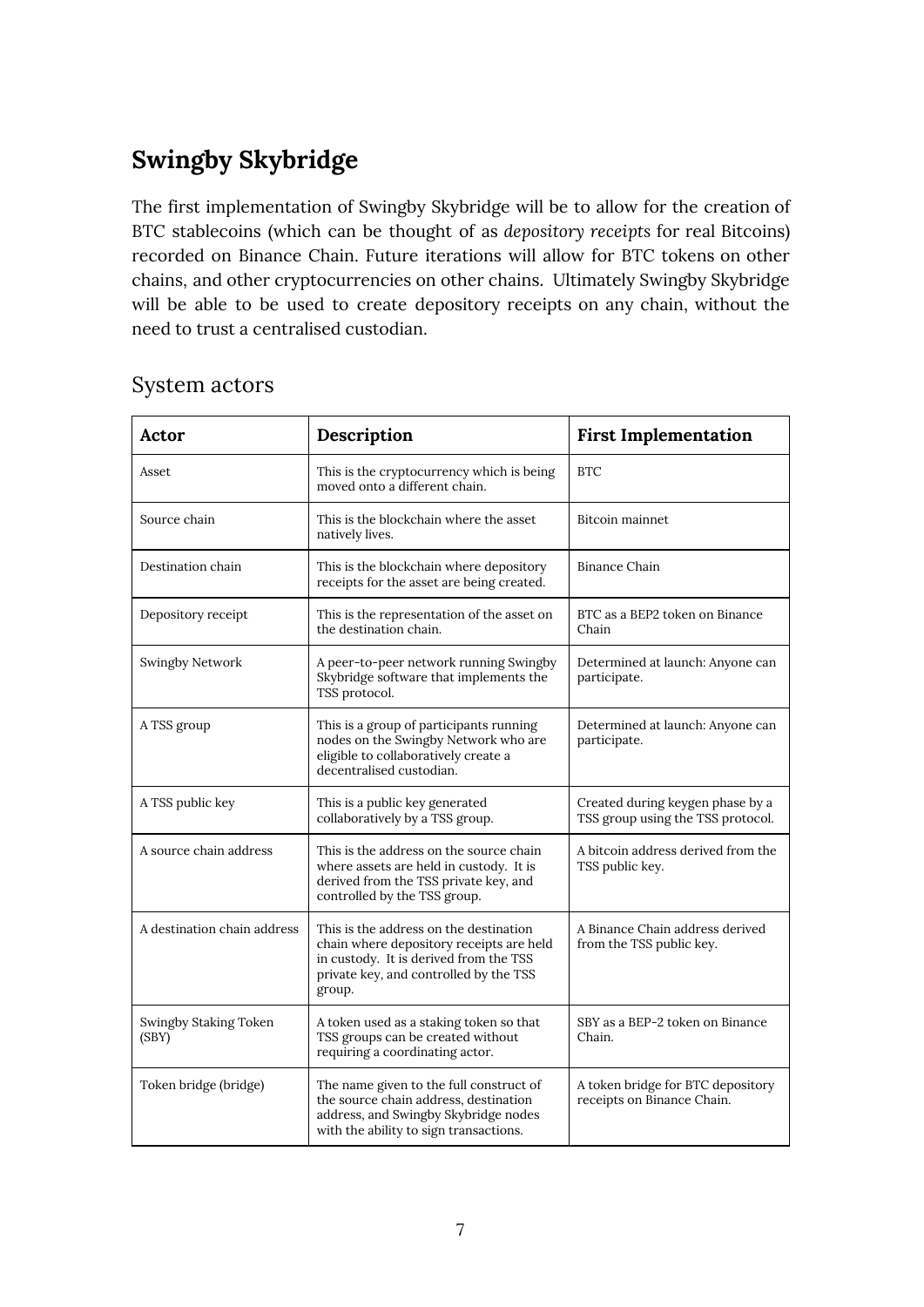| <b>BTC</b>          | Bitcoins on the Bitcoin blockchain                                                                                |  |
|---------------------|-------------------------------------------------------------------------------------------------------------------|--|
| BTC.B(BinanceChain) | BTC depository receipts created by the<br>Swingby process, recorded on the<br>Binance Chain as a BEP-2 type token |  |

# <span id="page-7-0"></span>High level depiction of actors



### <span id="page-7-1"></span>The Swingby Network

The Swingby Network is a permissionless (ie, anyone can join by downloading and running the Swingby node software), peer-to-peer (ie, all nodes are equal and there is no leader) network of nodes who run the Swingby node software to communicate with one another.

The network exists to create and operate decentralised custodians. TSS *groups* form on the network, which runs two main processes. First, the *keygen* process which is the collaborative creation of a public key, from which custodial cryptocurrency addresses on both blockchains are derived. This is an initial set-up phase and is done once per "bridge" between two blockchains. Second, the *transaction signing* process which is the collaborative signing of cryptocurrency transactions for making payments from those custodial addresses. Both processes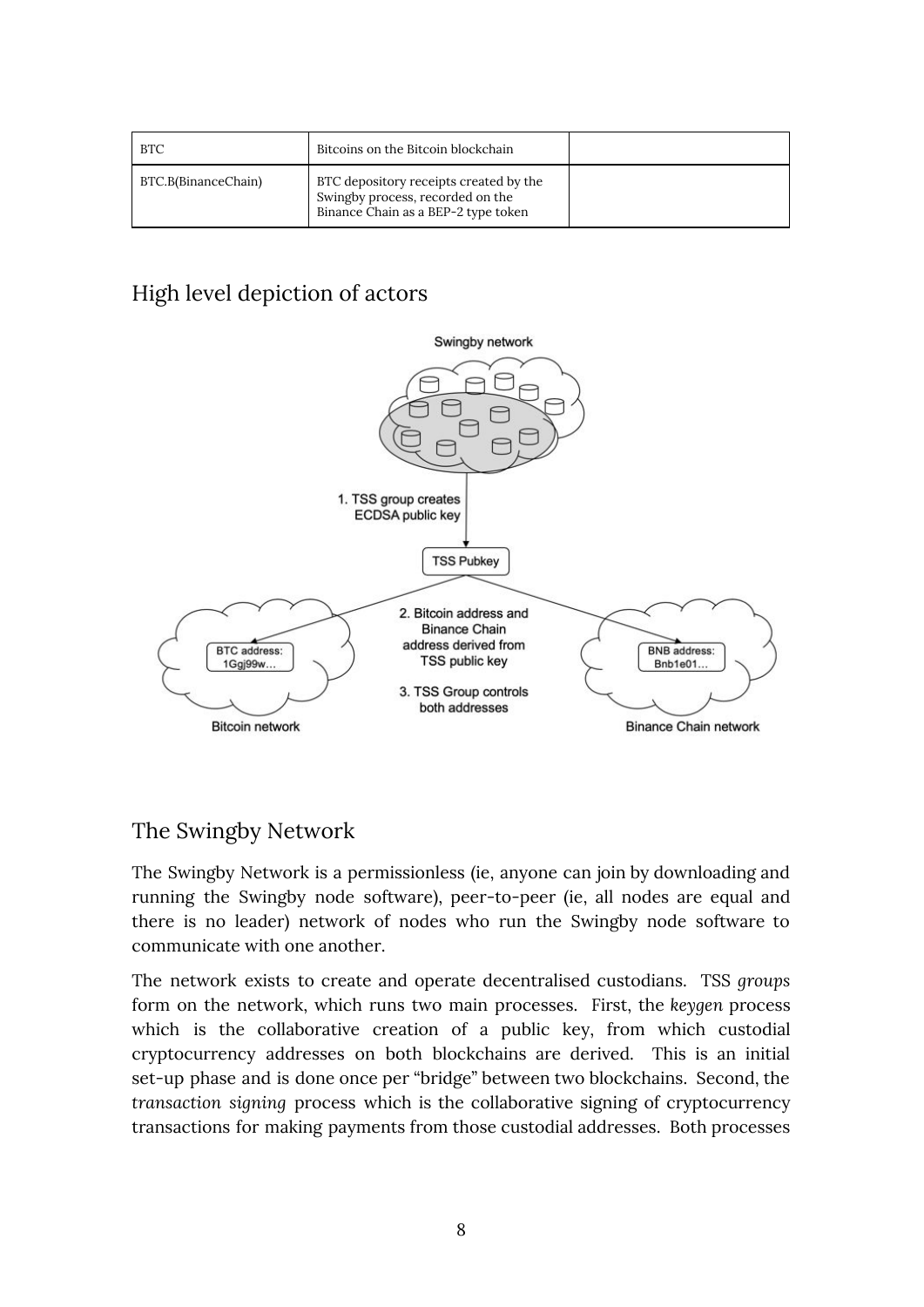are implemented using the TSS protocol. TSS groups can reform as nodes leave and join the network. This is known as *dynamic re-grouping*.

### <span id="page-8-0"></span>**Network set-up**

### <span id="page-8-1"></span>Eligibility by staking

Each Swingby Node operator needs to own and stake SBY tokens (SBY, or Swingby Staking Tokens are tokens issued on the Binance Chain) for their Swingby Node to be considered eligible to:

- 1) Participate in the creation of custodial addresses
- 2) Sign transactions

The staking of SBY tokens itself is done on the Binance chain, where SBY exists. The staking is then announced on the Swingby network as follows.

Each node's eligibility is signalled by broadcasting a signed message over the Swingby Network which includes a transaction hash from Binance Chain (this is known as the "Ping" message). The transaction hash is that of a transaction on Binance Chain that stakes at least the minimum amount of SBY for at least the minimum amount of time (72 hours in our first implementation). The broadcasted message should include a signature of the staking address on Binance Chain as proof that the Swingby node operator also controls the staking address on Binance Chain.

#### <span id="page-8-2"></span>Parameter consensus

Nodes need to agree on the TSS parameters they wish to use when creating the addresses. The key parameters from the TSS protocol are:

- n the total number of parties in the group who is able to partially sign a transaction, and
- t the threshold (minimum) number of parties who need to collaboratively sign the transaction.

Nodes would agree t and n out of band, then broadcast their intention to use them. Nodes will only attempt form *groups* with other nodes that use the same parameters.

In our first implementation we will use  $n = 100$  and  $t = 60$ . That is, a group will be created where 100 parties will be needed to create the TSS public key, and where 60 of those 100 parties will need to come together to sign transactions.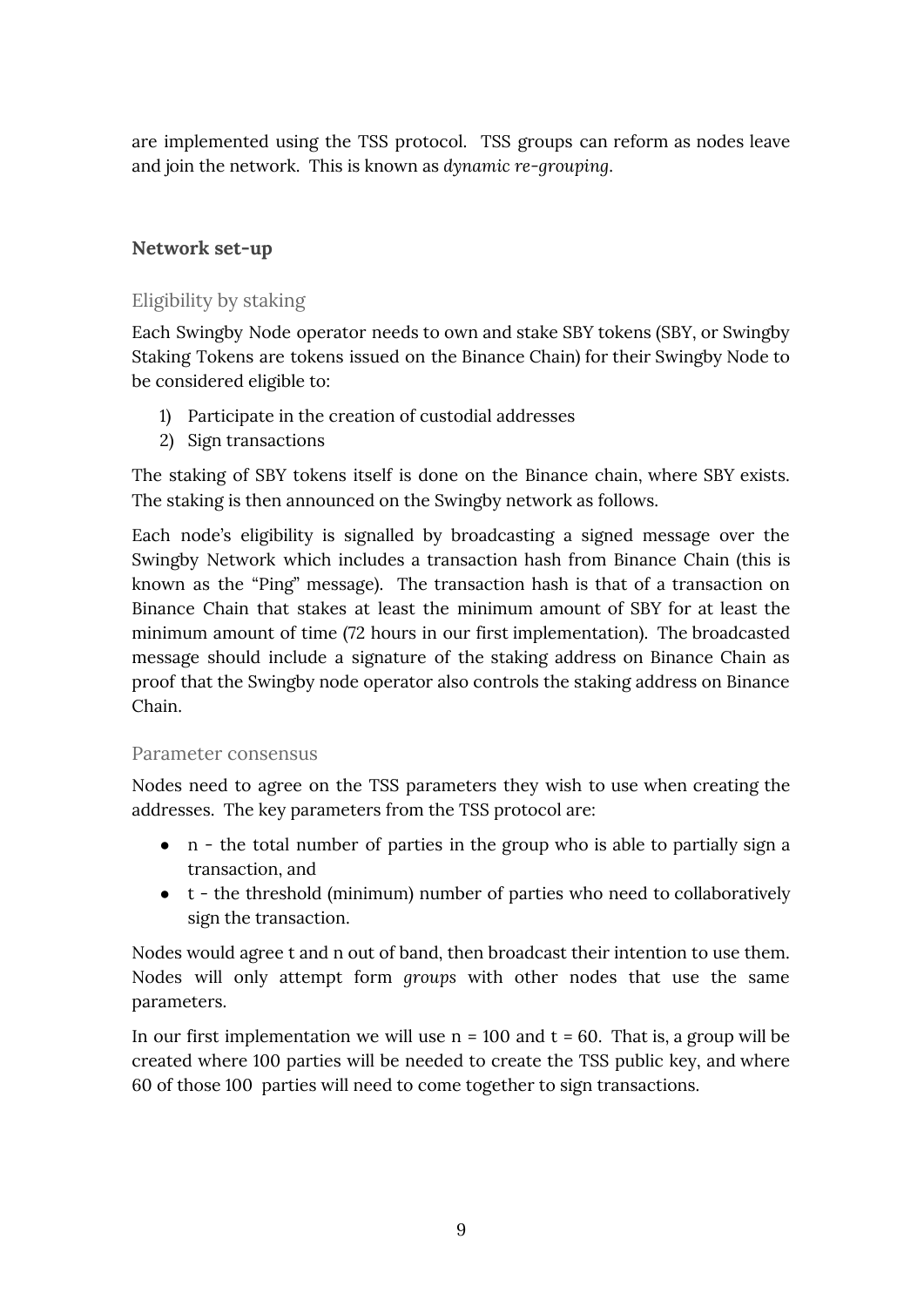#### <span id="page-9-0"></span>**Keygen phase**

The TSS protocol is used to create, effectively, a single private key that is never known to any party or combination of parties. The *public* key related to that private key is known to *all* parties. That public key is then used to create an address on the source chain and on the destination chain, forming the *bridge*. In the case of our first implementation, custodial addresses would be derived for both Bitcoin and Binance Chain.

In the keygen phase, from the full set of nodes running on the Swingby Skybridge network, a subset is *deterministically* chosen and is known as the TSS group. The group selection is based on:

- 1. Consensus about the TSS parameters  $n$  and  $t$  ( $n =$  total number of nodes in the group,  $t =$  the threshold number of nodes who need to collaborate to generate a valid signature), and other settings such as fee rates.
- 2. Agreement on which chains the nodes are operating on, and whether they are using the test-nets.
- 3. The length of time the nodes have staked the minimum amount of SBY on Binance Chain.

For example, at one point in time the Swingby Network may consist of 150 nodes, of which 140 want to create a (n=100, t=60) token bridge. (Perhaps the other 10 nodes want to make a (n=8, t=5) token bridge). The 140 eligible nodes are then ordered by the length of time they have staked their SBY tokens on Binance Chain (assuming they have all staked at least the minimum amount), and the top 100 nodes from that ordered list will form the TSS group for the keygen phase. This is how the TSS group is deterministically selected.

#### <span id="page-9-1"></span>**Transaction Signing**

When do transactions need to be signed? Here are two scenarios:

- Some 3rd party wants BTC.B (BinanceChain). He uses the Swingby website and enters the amount of BTC.B (BinanceChain) he wants, and his address on Binance Chain where he wants to receive it. The website tells him how much BTC to send from his Bitcoin address to the TSS Group's custodial BTC address. This requires the TSS Group to create BTC.B (BinanceChain) in its custodial Binance Chain address and send it to the 3rd party's Binance Chain address.
- Some 3rd party wants to redeem his BTC.B (BinanceChain) for real BTC on Bitcoin. He sends BTC.B (BinanceChain) to the TSS Group's custodial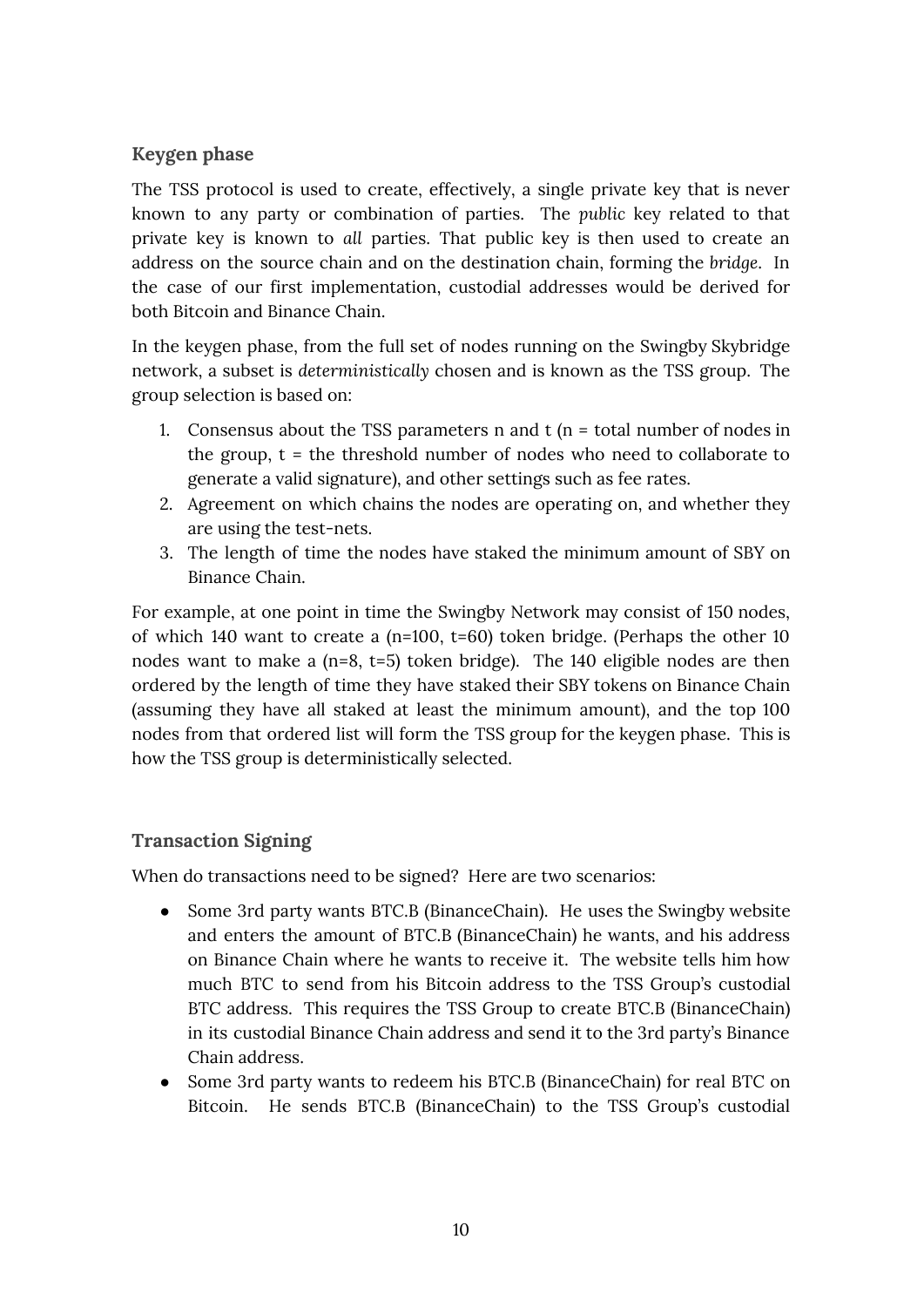Binance Chain address. The TSS Group must send BTC from their custodial Bitcoin address to the 3rd party's bitcoin address.

Each of the TSS nodes monitors the two custodial addresses on the two blockchains they are building a bridge between. In our first implementation, this is Bitcoin and Binance Chain.

When a new transaction needs to be created and signed by the TSS group, the process is as follows:

- 1. Each Swingby node independently builds up a list of peers that they are aware of on the Swingby network.
- 2. Each Swingby node independently advertises to other nodes on that list the message that they would like the TSS group to sign. This is called the "Sign List Building" round.
- 3. Each Swingby node independently but deterministically creates a set of (t) signers meeting the criteria. This is called the "Sign List Voting" round.
- 4. Each Swingby node independently runs the TSS rounds in parallel, and each one collects "signature shares" from other peers. At this stage there is a lot of communication and cross-checking.
- 5. Using the signature shares, each Swingby node can independently create the full ECDSA signature for the message.
- 6. Any of the Swingby nodes can broadcast the signed transaction to the relevant blockchain (Bitcoin or Binance Chain). This means that the blockchain will receive multiple similar transactions, all of which are identical - and only one of which will get through.

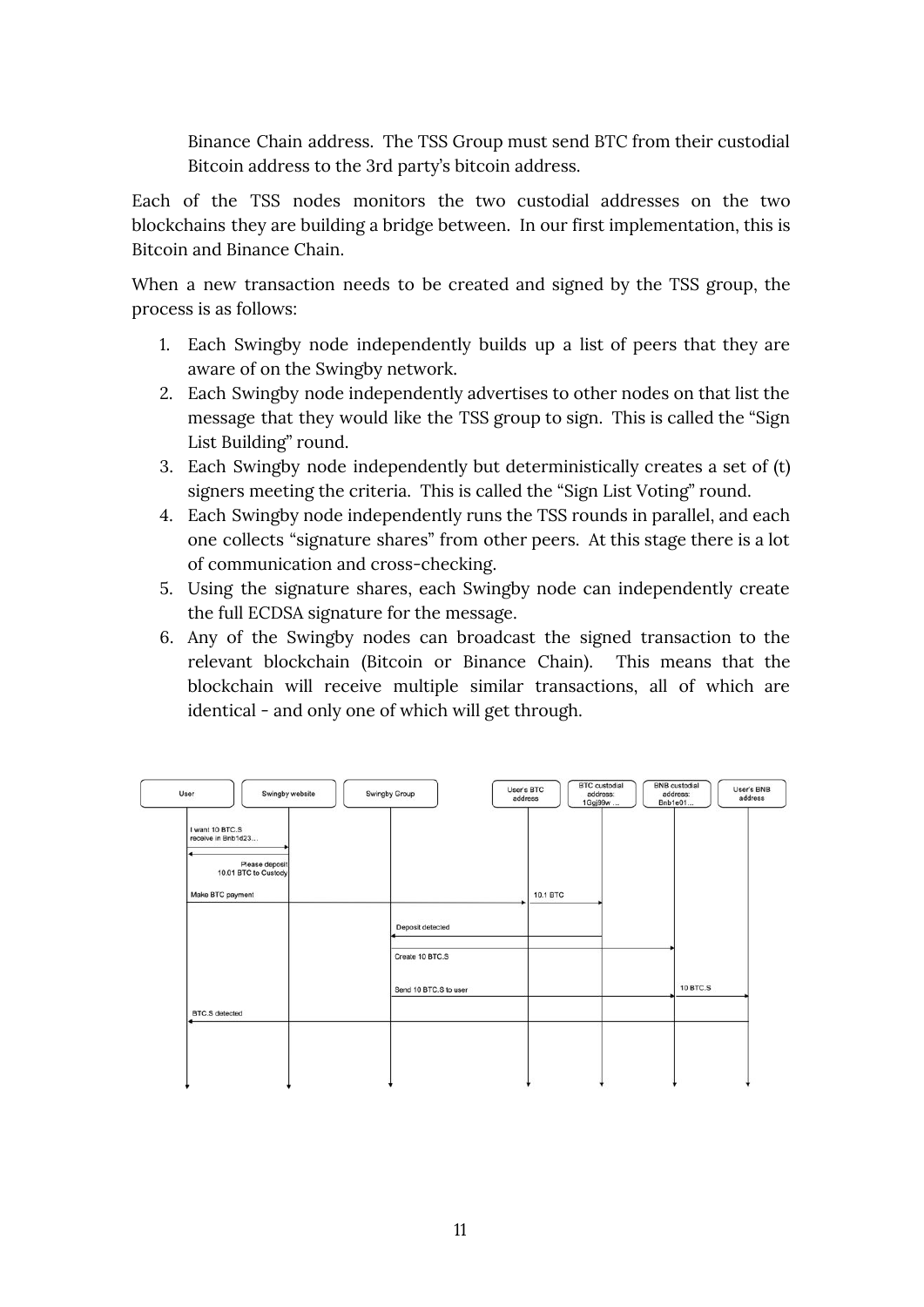### <span id="page-11-0"></span>**Dynamic re-grouping**

We expect some amount of network churn in the Swingby network. If many peers leave, leaving fewer than t peers left to sign transactions, the TSS group has effectively lost control over the custodial wallets. This is a scenario that we want to avoid.

Dynamic regrouping allows for parties to enter and leave the TSS group, without affecting the group's ability to sign transactions.

For example, in a group of 100 nodes with threshold 60 ( $n = 100$ ,  $t = 60$ ), up to 40 parties can leave the group. In first instance, nodes that leave, go offline, or send malicious data, shall be replaced by new nodes in queue to uphold  $n = 100$ . The remaining parties, so long as there are the threshold number of them, can re-create a new group. This may be necessary if there are insufficient nodes in queue and active nodes are close to t during a longer time period, in effect risking to impact availability.

Say that the secret key x is currently shared by a set of players  $P_1,...,P_n$  with a threshold of t. This group can transfer ownership to a new set of players P<sub>1</sub>,..., P<sub>n</sub> with a new threshold of t.

This allows the network to rotate in new nodes as network churn happens, without loss of control over the custodial wallets. Old nodes do however still possess a secret share which could potentially be exploitable if network nodes fluctuates a lot. This needs to be mitigated by running keygen from time to time.

### <span id="page-11-1"></span>**Minting and Deposits**

Swingby mainly considers three specific approaches in releasing the token on target blockchain when a swap initiated, and suitable approach depend on the blockchain platforms' fee structure.

The first approach is to mint new tokens on target blockchain when a token is swapped from the source blockchain. When swapped back, target blockchain token is burned. This is a true peg, where the token issued on target blockchain is backed by the same amount of tokens locked on the source blockchain. From user perspective, this approach makes Swingby Skybridge serve as a gateway to bring digital tokens with established value (for example BTC) onto other blockchains where the established value of the source blockchain token brings extra utility. Depending on the use case, this may however be a relatively expensive approach, as the swap would require payment of both transaction fees and minting fees. Minting is usually more expensive than a transaction.

The second approach is to use deposits on both blockchains (either with existing tokens or a newly minted peg) to allow for the swap between blockchains. The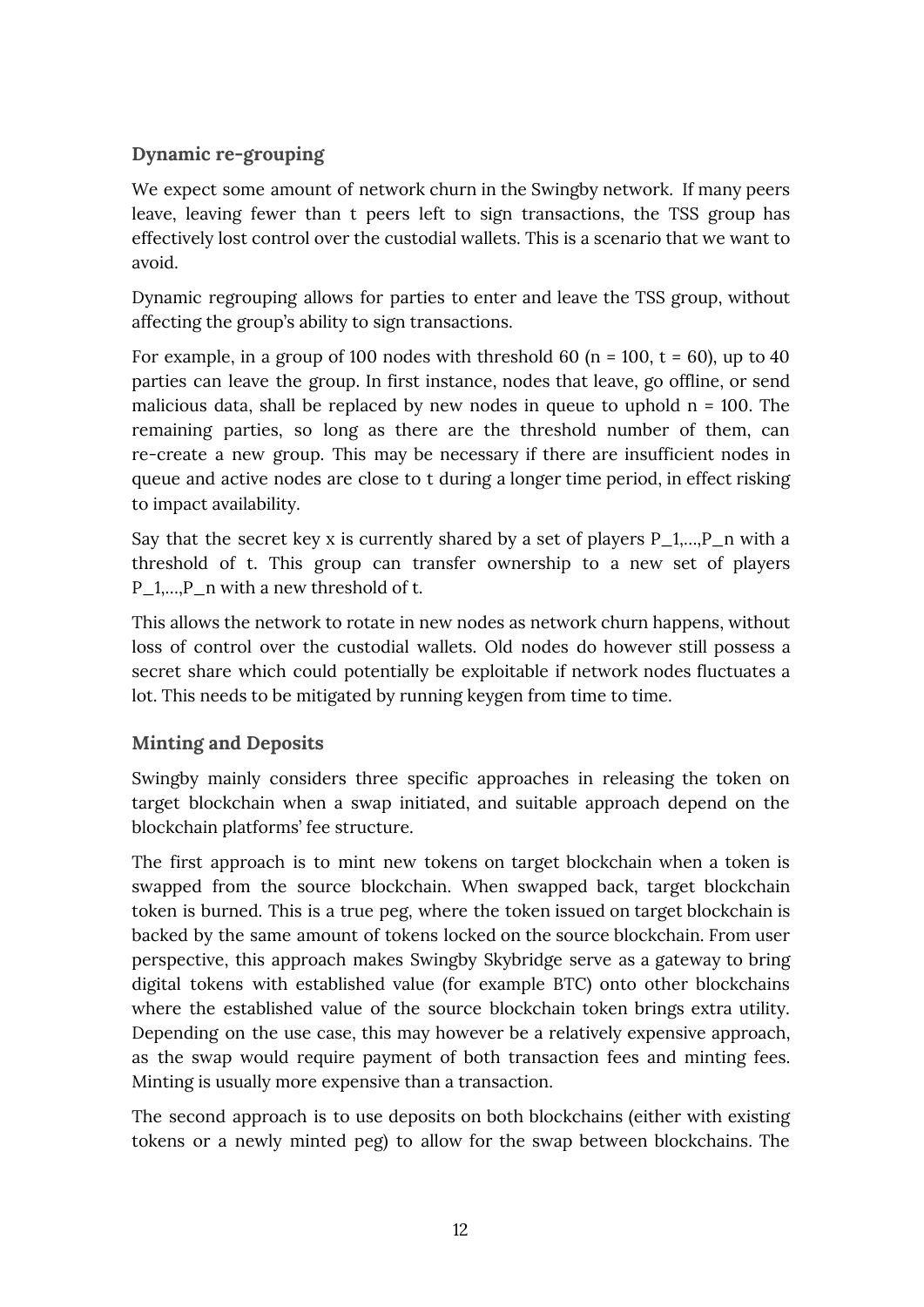advantage is that this approach is computational simple and minimize the swap fees for users. The added complexity comes from balancing the deposits on both sides and ensure that there is always enough backed tokens on each blockchain for users to swap as they desire. There are several solutions for this added complexity; staked deposits can be given transaction fees, received peg amount may be relative to deposit size (demand based), or if the activity on both blockchains are large enough, fractional deposits may simply be accepted.

A third, more demand-based dynamic approach, is possible by pre-minting but swapping in ratio instead of one-to-one peg. Let us say as an example that an ETH Skybridge is created with 5000 ETH in a source blockchain smart contract (Ethereum). Corresponding amount of ETH-B is created on Binance DEX. After that, the exchange rate follow proportional amount of deposits on each side of the "peg". At the moment where both sides have 5000 ETH as deposit, the swap is one-to-one peg. If more people swap from ETH to ETH-B than from ETH-B to ETH, then the exchange rate is distorted in the sense that you get less ETH-B for every ETH that you swap. This approach may potentially be positive as far as adoption goes; if people with an interest in Binance DEX want close to one-to-one swaps, then they need to refill the deposit on the source chain, increasing trust in both source and target blockchain.

#### <span id="page-12-0"></span>**Incentives**

Swingby Skybridge node operators incur two costs:

- 1) Operational costs for running a node server costs
- 2) Staking costs they have to initially buy SBY to stake

There are two types of staking to cover these expenses:

- 1) SBY staking nodes that stake SBY to participate in swaps will receive *swap fee / n*.
- 2) Float staking nodes that deposit bridge currency will get swap fees proportional to their deposited amount of tokens.

Float staking is specific to Swingby Skybridges that uses deposits on both source blockchain and target blockchain to allow for computational simple swaps, limiting swap fee to as low as possible for users. Larger deposits allow frictionless swaps, and possibly more important, comfortability in using the bridged token on the target blockchain, as the user is able to swap back to source blockchain at any desired time. In essence, these deposits are "lent" to the bride, and opportunity cost for depositing tokens need to be considered. Thus, deposit based Skybridges need to provide sufficient interest on tokens so make it an attractive option for token holders. An extra swap fee dedicated to depositors is thus needed in these cases.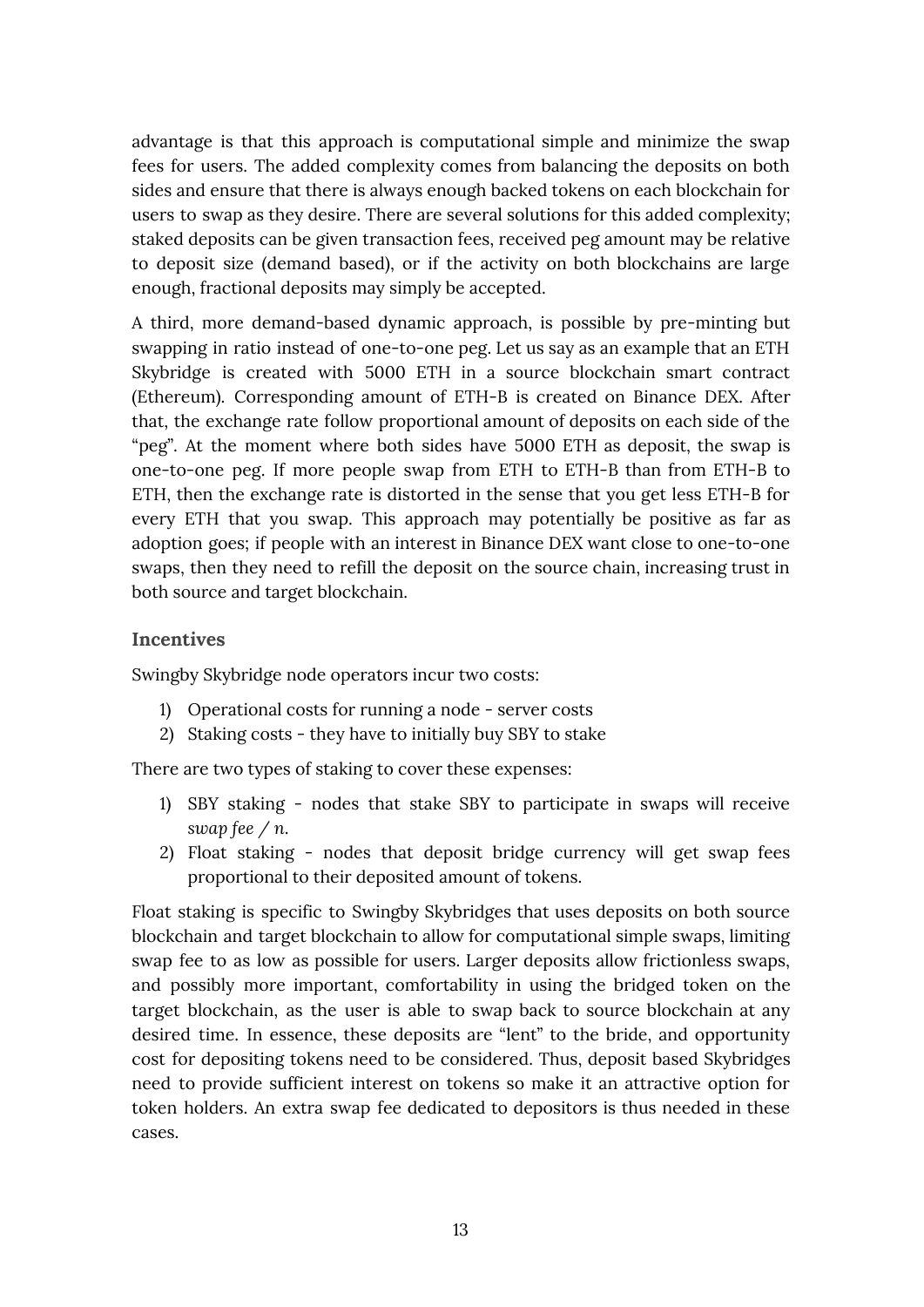Further incentives may be possible by automating a percentage of each swap fee to buyback SBY from decentralized exchanges for immediate burn. The added benefit would be increased liquidity on connected DEX, plus naturally adjusting token supply/demand to match the staking requirements on all Swingby Skybridges over time, preventing token oversupply.

# <span id="page-13-0"></span>**The SBY token**

The token used in Swingby Skybridge is called "Swingby Token" (or "SBY").

SBY will be deployed as a BEP-2 token on Binance Chain.

It is used to prove eligibility to participate in a TSS group. It will also be distributed for the growth of the Swingby network ecosystem.

In addition to the Binance Chain, SBY may be issued on other blockchains that can be connected to Swingby Skybridge.

# <span id="page-13-1"></span>**Utility as a staking instrument**

Swingby Skybridge is designed as a permissionless network with no central authority that can determine who can participate in a group or not. The way this is achieved is that Swingby Skybridge node operators must prove that they own SBY tokens on Binance Chain, and lock (or stake) them for as long as they intend to participate in a TSS group.

To join a TSS group, a participant must acquire SBY and have owned it for a period of time. They are then able to prove this when TSS rounds (public key creation, signing events) occur.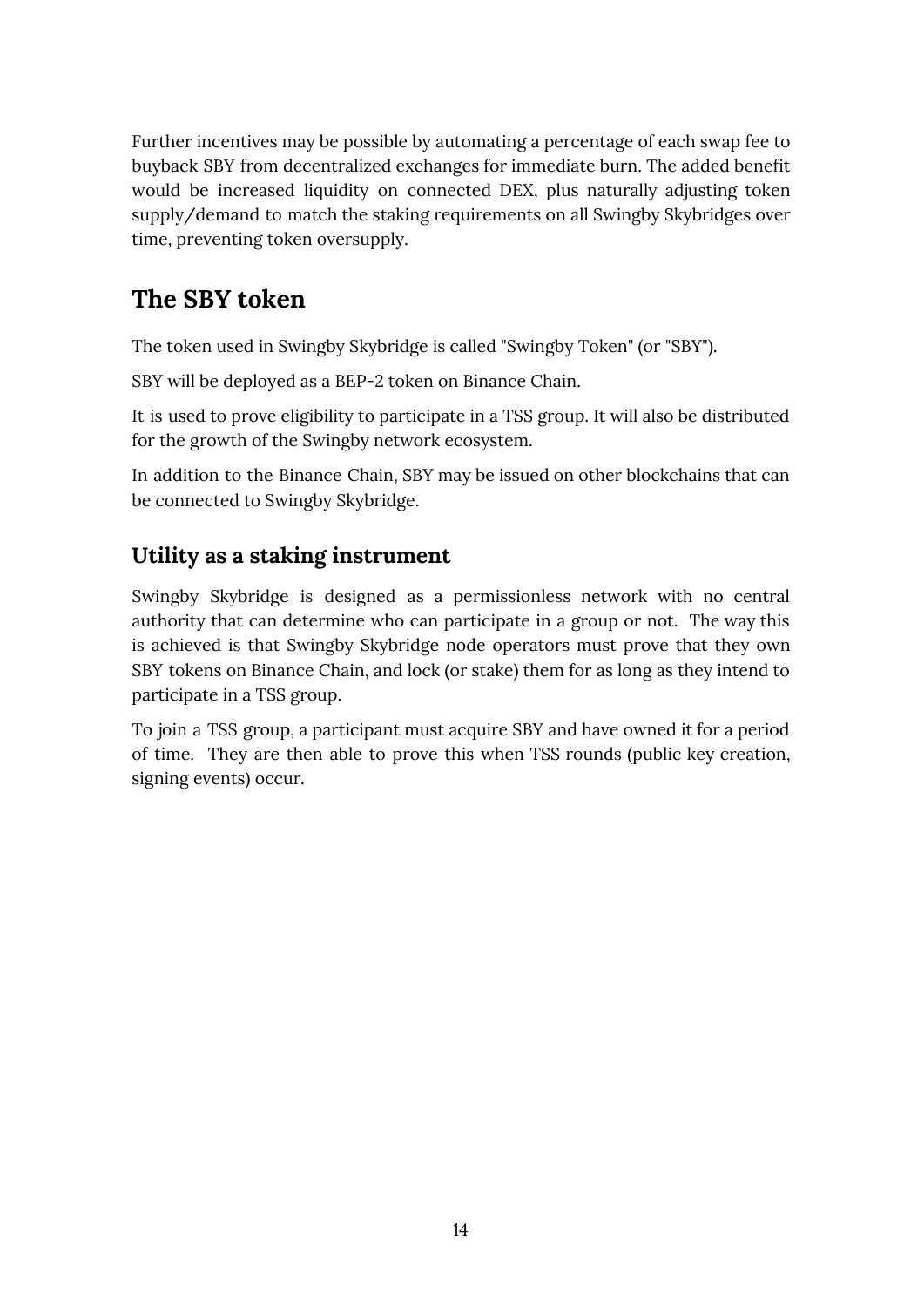# <span id="page-14-0"></span>**Risks**

This section describes attacks on a proof-of-stake based TSS group. Since anyone can participate in TSS, it is necessary to consider malicious participation by actors who intend to coordinate a Sybil-like attack. This is especially important as control of a TSS group means control over a custodial wallet, which may potentially control significant value.

# <span id="page-14-1"></span>Sybil attacks

A Sybil attack on Swingby Skybridge have two important thresholds which need to be considered: when attacker control *(n-t+1)* nodes, and when attacker control *t* nodes.

A malicious actor controlling *(n-t+1)* nodes can in practice halt all swaps, as good actors will be unable to reach *t* nodes signing. This attack bring no economic gain to the attacker and is expensive to attempt. Mechanisms to make such attack difficult is also in place through regroup and node assignment prioritised by node age.

Sybil attack with economic gain need to attain *t* nodes so that they may successfully organize a regroup to a new *n* and *t* where the attacker control all nodes and thus may collect all fees alone. As the *(n-t+1)* nodes attack, this is expensive and difficult for the same reasons mentioned above.

To successfully accomplish any of these two Sybil attacks, the attacker need to establish *(n-t+1)* nodes or *t* nodes respectively almost immediately after the launch of the swap. If not, the attacker need to commit to an expensive attack attempt "in the dark", with no knowledge if it will be successful or not. There is a probability that there already exists *t* nodes which are older than all of the attacker's nodes, making a Sybil attack impossible. This probability alone discourages attack attempts.

### <span id="page-14-2"></span>Front-running

A malicious actor could potentially watch the mempool on source blockchain and try to specifically identify swap transactions that were erroneously entered or not synced yet, with the intention to front-run to trick the network into sending to the malicious actor's address instead of the intended destination address. Chain specific solutions may need to be adopted to prevent front-running.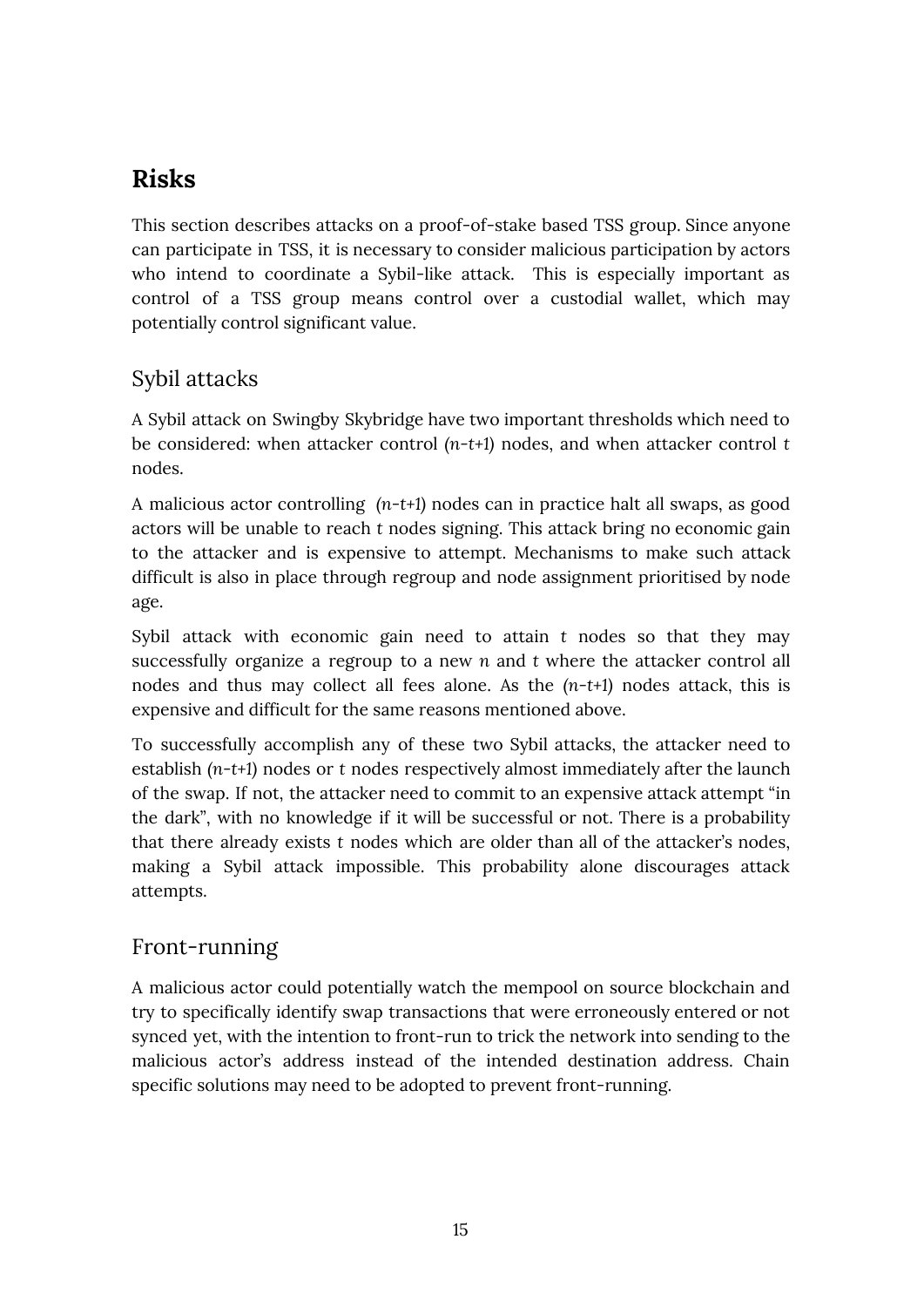As BTC do not support transaction memos, we can solve front-running for BTC swaps by coding the destination address into the amount, using the following formula:

*floor*(*x*) − *rs*(*sha512* 256(*nonce* + *dest addr* + *floor*(*amt coin*) + *nxt round no*) % 0*x*400)

where *x* is swap amount, *dest\_addr* is destination blockchain address, *amt\_coin* is <amount, coin> pair in string form. *floor()* in this context changes amount to end in 000 satoshis, e.g. 0.12341234 will change to 0.12341000. These hashes cannot be pre-computed and thus prevent front-running. SHA512/256 is chosen as it is more efficient on 64-bit architectures and has length extension safety.

### <span id="page-15-0"></span>Deposits

One of the possible approaches in a Skybridge is to pre-mint tokens on target blockchain or link already minted tokens. The advantage of this approach, as mentioned earlier, is simplicity in terms of computational complexity; the swap is computational simple and should incur lower fees than the other approaches. The tradeoff is that this approach requires a deposit on both blockchains to ensure instant swap. This may be ensured with deposit incentives such as interest, also mentioned earlier in this paper. However, this tradeoff incur the possibility of drained deposits, a risk for the user. A Skybridged blockchain that for any reason see users abandoning the blockchain may potentially drain the deposits on either side faster than it is being refilled. It is of great importance that the selected swap approach and associated risks are clear to the user, as the deposit approach do introduce a non-zero possibility of drained deposit on either side, with additional risk during network clogs.

The risk of drained deposits also need to be considered by the parties who provide the Skybridge with tokens in return for float staking rewards. Not only do the float stakers need sufficient incentives to cover the opportunity costs, but they also need sufficient incentives to cover the risk of "mass escape", where users on one on the Skybridged blockchains mass-migrate over to the other blockchain, draining the deposit, essentially losing the deposit unless a balance can be restored. This risk can be mitigated by a dynamic swap value approach, where pegged tokens are swapped in proportion to their deposits on each blockchain to mirror demand. This is an implementation choice to be made on a case-on-case basis.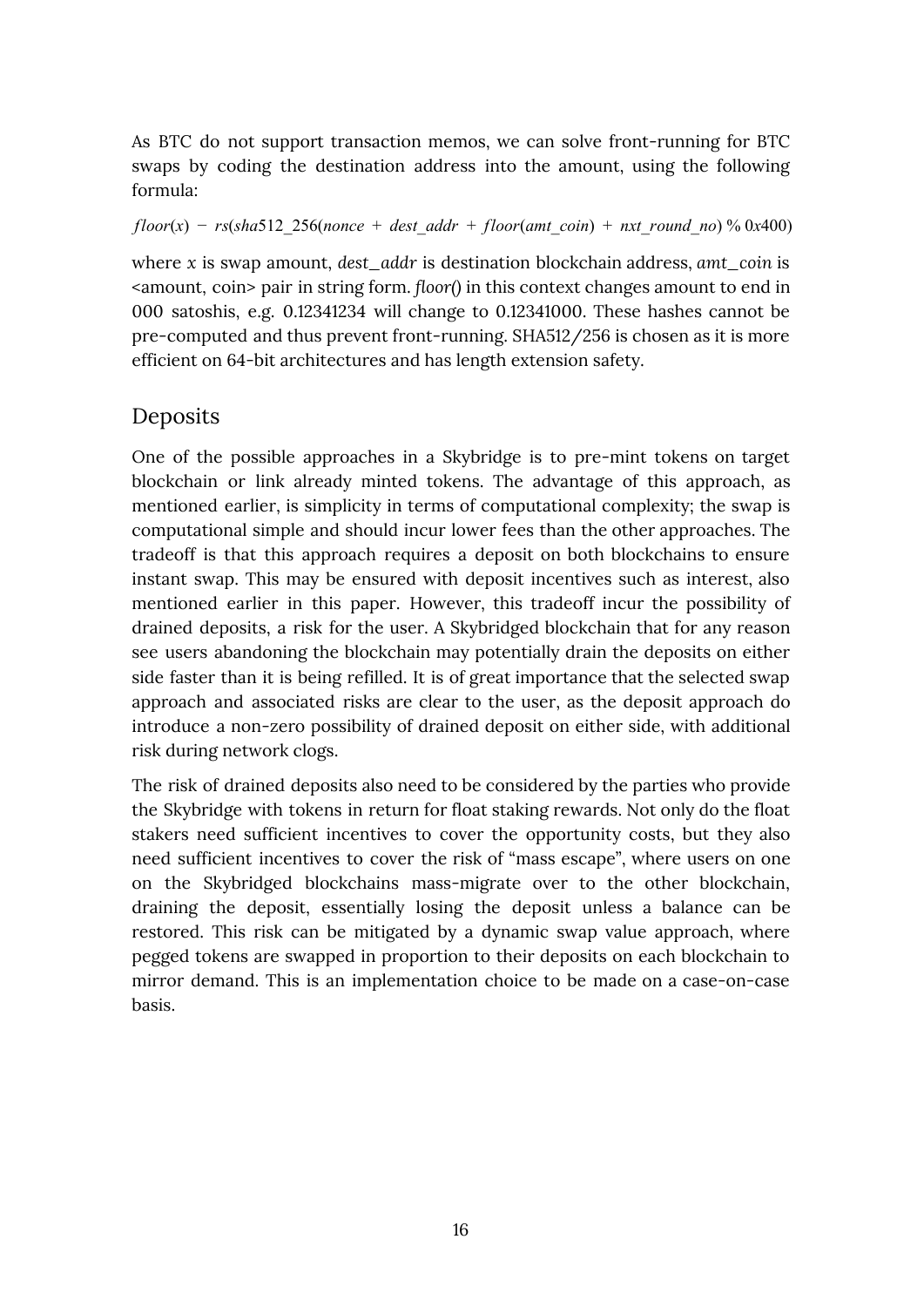# <span id="page-16-0"></span>**Technical background and related work**

In the past, various approaches have been proposed to realize 2-way pegs between Bitcoin and other chains, as described below. However, there are problems with the approaches so far, and currently there is not a single trustless solution.

Below we will go over the main approaches to realizing a 2-way peg. The examples range from pegging methods, to relay methods and finally collateral backed stable coin method.

# <span id="page-16-1"></span>**Kyber's WBTC**

A project led by Kyber Network called WBTC $[7]$  uses a trusted multi-sig wallet technique. They use a trusted custodian to issue an ERC-20 token representing a depository receipt for BTC on Ethereum's blockchain.

However, with a "trusted custodian" model, the end users need to trust the custodian or federation. The custodian is vulnerable to phishing and server hacks, as well as malicious actors within the custody organisations.

# <span id="page-16-2"></span>**Drivechain**

The project called Rootstock (RSK) $^{[8]}$  wanted to provide the Bitcoin blockchain with additional *smart contract* functionality and therefore created a *sidechain* to the Bitcoin blockchain with their own implementation of *smart contracts*. In order for this to work, they require a 2-way peg method between the *sidechain* and the Bitcoin blockchain, which they proposed with a concept called "Drivechain".

Drivechain [9] is a method that uses *merge mining* for Bitcoin and relies on Simplified Payment Verification (SPV) certification. With this method it is possible to prove the movement of tokens between two blockchains in a very efficient way.

However,

- In order to realize merge mining, the mining process of sidechain is required to have the same security equivalent to the main chain
- There is a need to trust the merkle root included in a sidechain's block
- If both chains are branched on one side, it is extremely difficult to maintain consistency between both chains
- In order to realize Drivechain, a Bitcoin soft fork is required in the future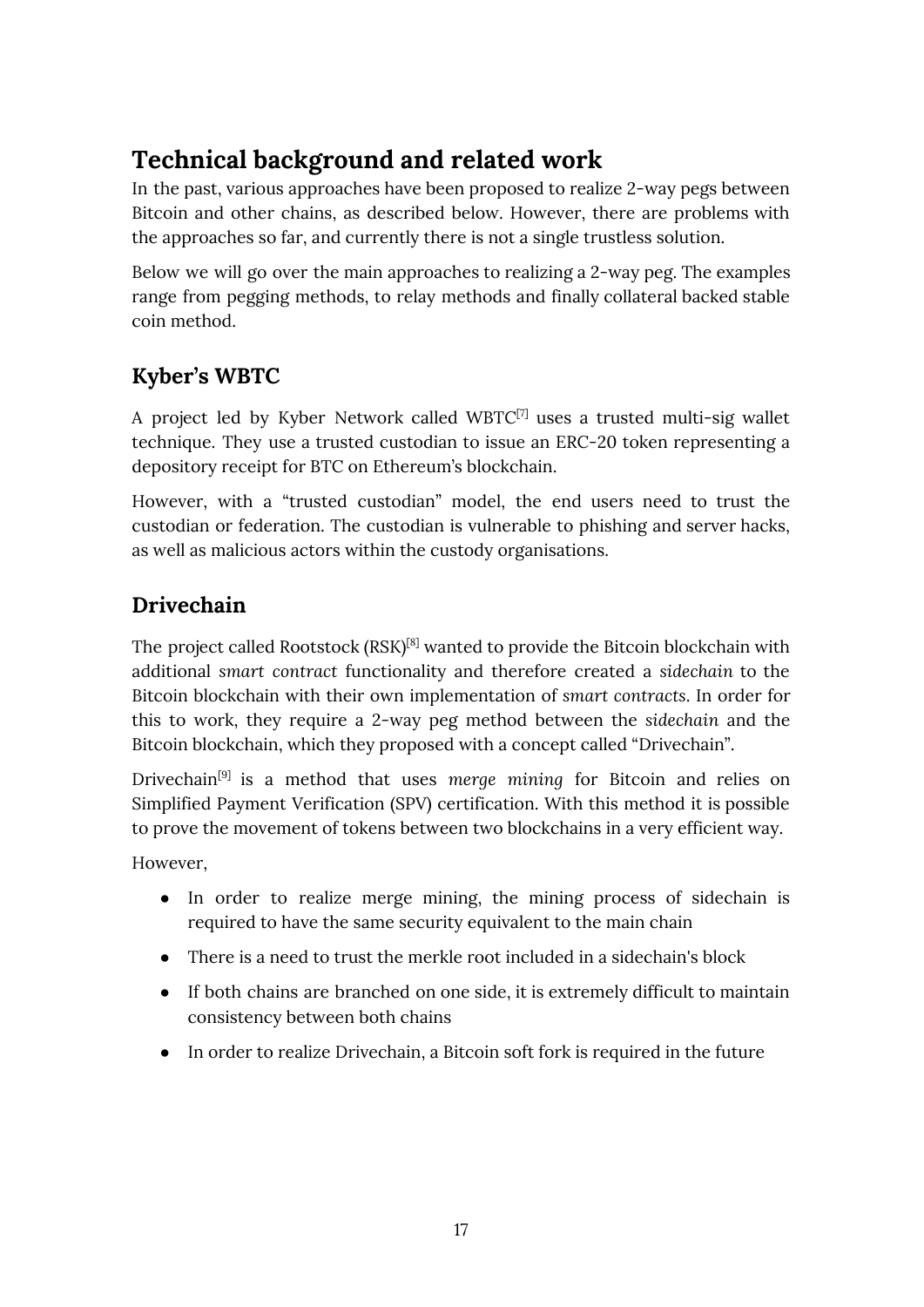# <span id="page-17-0"></span>**Cosmos and Peg-zones**

Cosmos<sup>[10]</sup> has a concept of creating zones with blockchains and provides interoperability between them through their Inter-Blockchain Communication (IBC) protocol. However, the IBC protocol requires "fast finality" for the connecting blockchains; those blockchains therefore need a consensus algorithm that can provide this.

In order to be able to connect blockchains that do not have a "fast finality" Cosmos defines a concept of a Peg-zone which can provide pseudo finality for the underlying blockchain. The Peggy $[11]$  is an implementation of this by the Cosmos team to provide a Peg-zone compatible with the Ethereum Virtual Machine (EVM).

# <span id="page-17-1"></span>**Polkadot and Parachains**

Polkadot<sup>[12]</sup> has a concept of a "parachain" which is any blockchain that is connected to their relay chain. Their *parachain* concept supports interoperability by using bonded validators who can move transactions from one *parachain* to another and have a slashable security deposit.

However, as mentioned in their white paper, when it comes to blockchains like Bitcoin it is more difficult because of its limited scripting capabilities. Where as with Ethereum it's easier to achieve a secure validator rotation mechanism, with Bitcoin, providing full security for the transactions to be moved is a much bigger challenge. Currently there are no concrete plans to realize a Bitcoin bridge via Polkadot.

### <span id="page-17-2"></span>**BTC Relay and Relay Network, Dogethereum**

The BTC Relay<sup>[13]</sup> model uses SPV proofs to verify transactions from the Bitcoin network directly on the EVM.

The Relay Network is an implementation of BTC Relay that aims to minimize the processing costs as much as possible by offloading as much as possible off-chain. However, because of this the *relayer* will need to trust the merkle root that is provided, which means that you must maintain consensus among the nodes.

Dogethereum[14] realizes a 2-way peg which generates an ERC-20 token for Dogecoin on the Ethereum network. Dogethereum's 2-way peg is aiming for a decentralized storage solution for dogecoin. However, currently the Dogecoin is stored in a *multi-sig* wallet.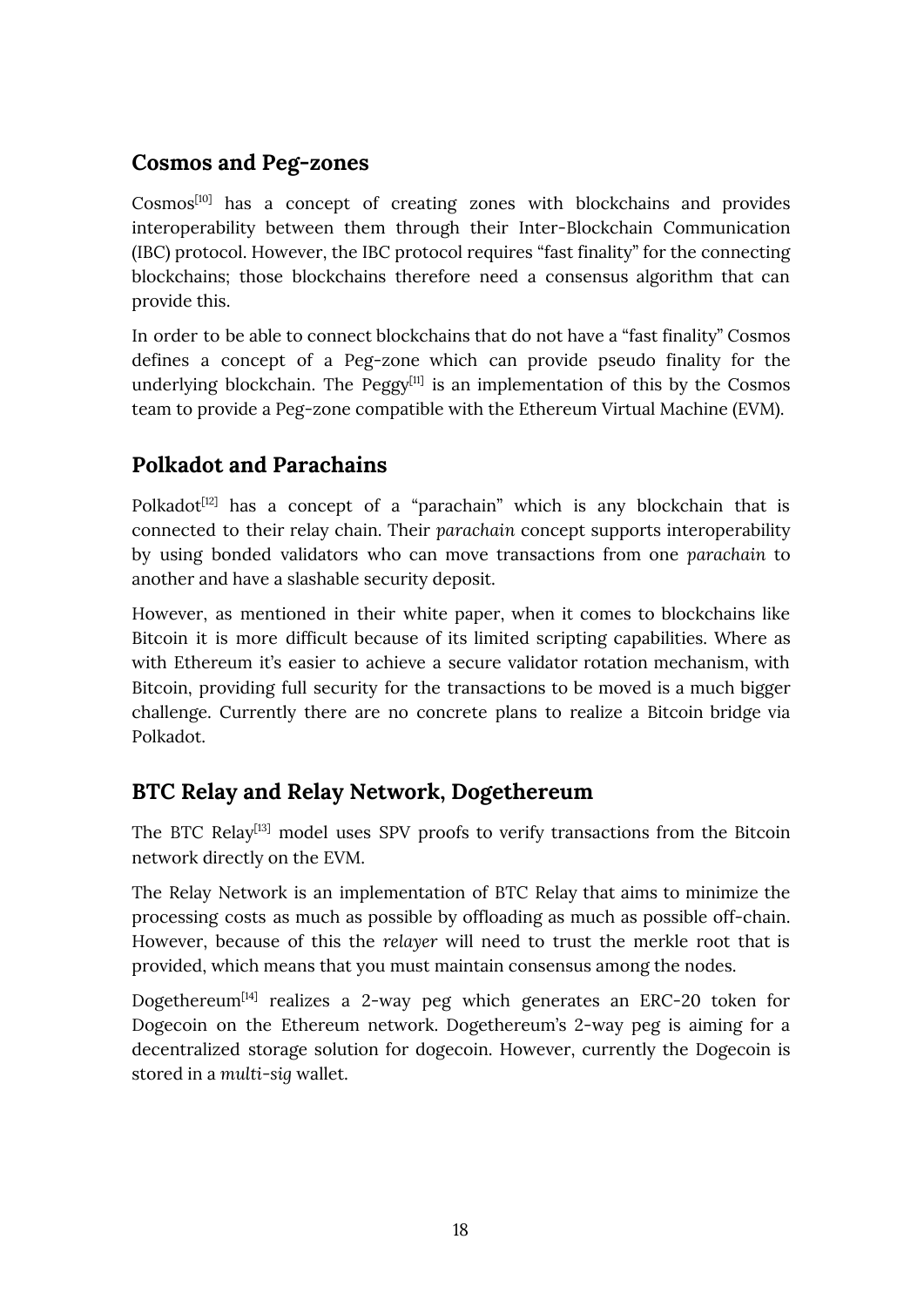# <span id="page-18-0"></span>**Collateral backed stablecoin (DAI)**

"DAI" $^{[15]}$  utilizes a method where the value of the currency (e.g. USD) to be pegged is collateralized by another token as a collateralized bond. When the value of the token that collaterizes the currency falls or rises, the collateralized bond needs to be resolved to prevent under-collateralization. This dynamic structure of stabilizing the value of the currency represented is also referred to as a soft peg (not a perfect peg).

DAI's independent nature through decentralization of custody on the collateral is an interesting approach. When reviewing the period that DAI has been live on the mainnet until now, it has proven to be a valid technique for stabilizing the value of the token that you want to peg.

However, because this security model relies on the valuation value of the collateral in the process of submitting the Oracle price, it is hard to keep the collateral permanently secure even in smart contracts.

### <span id="page-18-1"></span>**TEE and Intel SGX enclave**

A Trusted Execution Environments (or "TEE") is mainly security layer technology. Representative ones are Intel SGX and ARM-TrustZone.

TEEs can remotely attest computing processes to other nodes and verify the processing state of different chips on a distance. However, current Intel chips will use an attestation service managed by intel and are known to be vulnerable to side channel attacks. It is easier to reproduce a secure execution environment but for the current options on the market it can not be used as a decentralized tool.